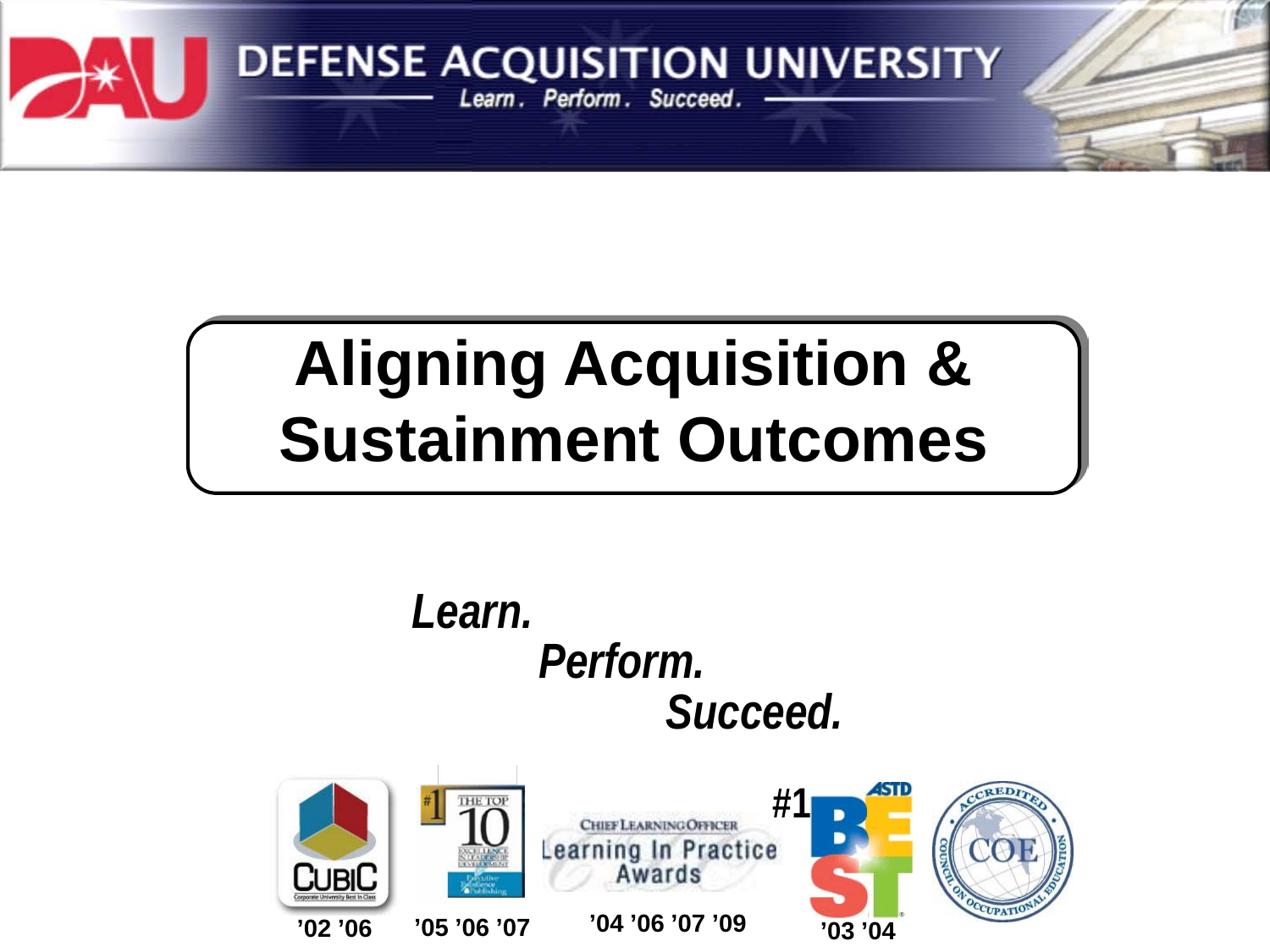

## *Defense Acquisition Workforce Shaping the Future*



### **"Workforce size is important, but quality is paramount." Dr. Ashton Carter**

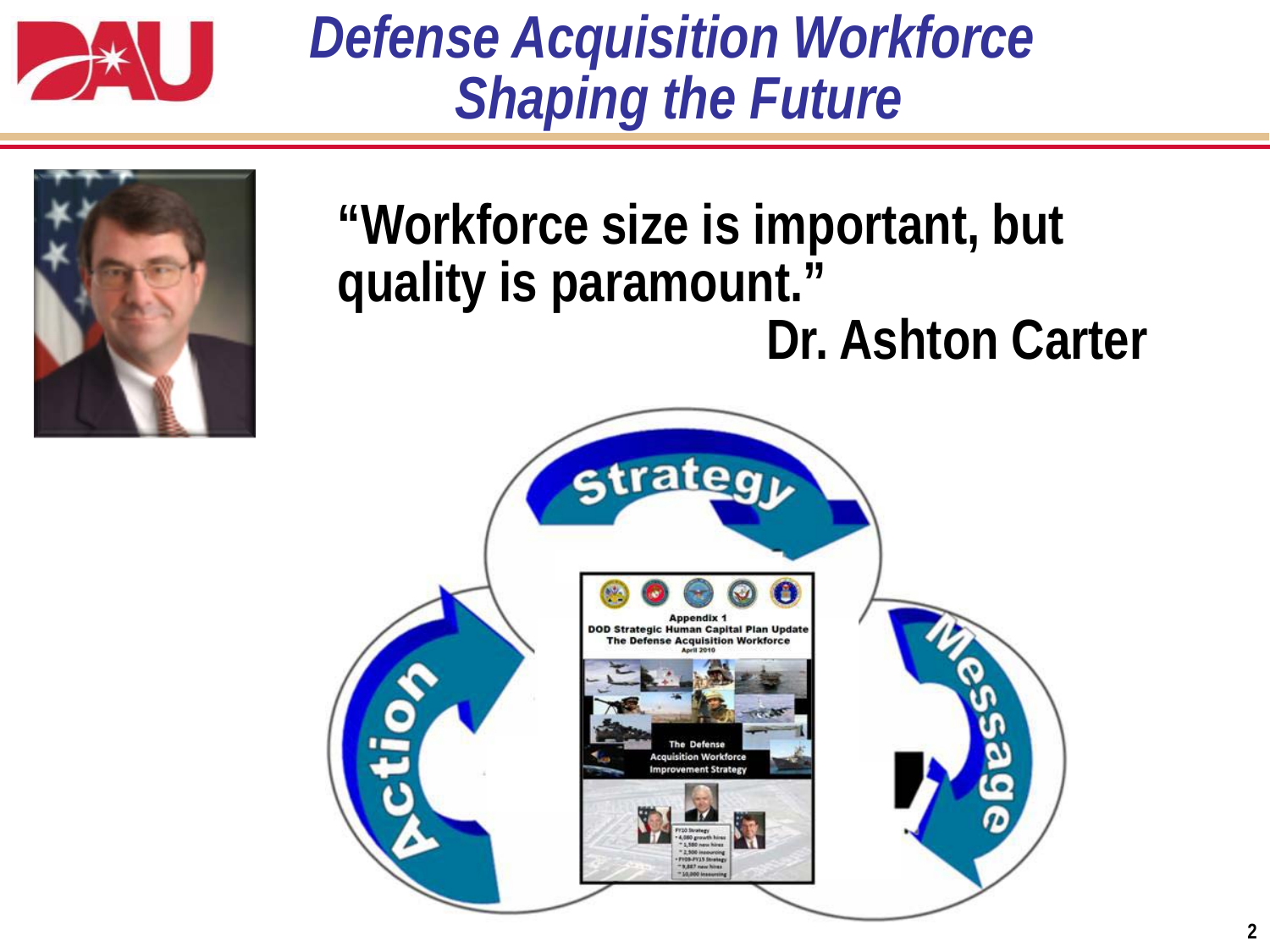

- **1.Rebalance the acquisition total force – grow the organic acquisition workforce 15% by 2015 —126,000 to 147,000**
	- **9,887 new positions**
	- **10,000 in-sourced contract services positions**
- **2.Strategically grow to improve acquisition capabilities and capacities -- strengthen organic core** 
	- **Technical capabilities – to include Life Cycle Logistics**
	- **Business functions-- contracting, pricing and cost estimating**
- **3. Improve DoD's oversight capability to improve acquisition outcomes**
- **4. Assess workforce competencies**
- **5. Strategically reshape DAW training**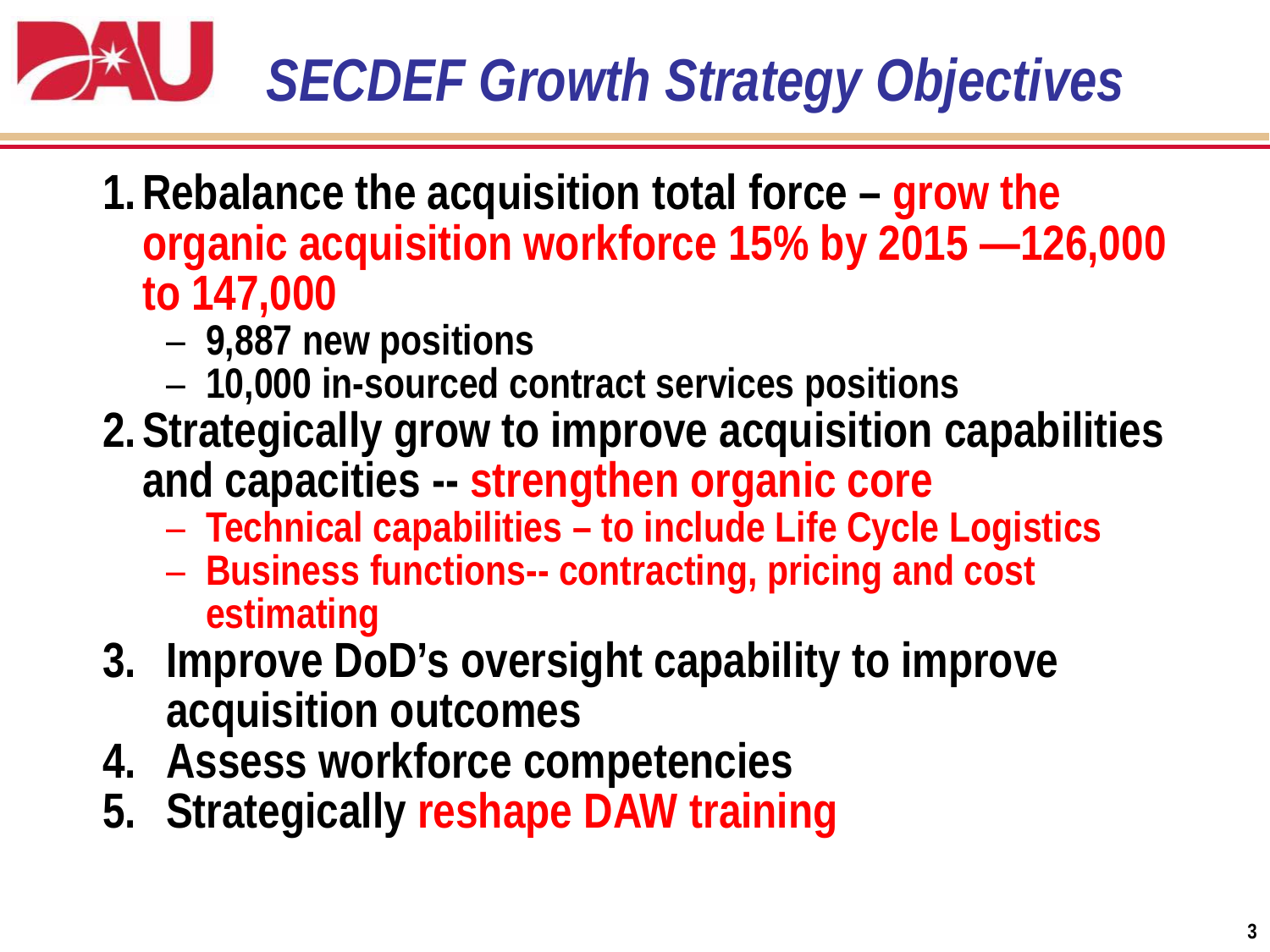

*Functional communities within the Defense Acquisition Workforce are part of larger DoD communities*

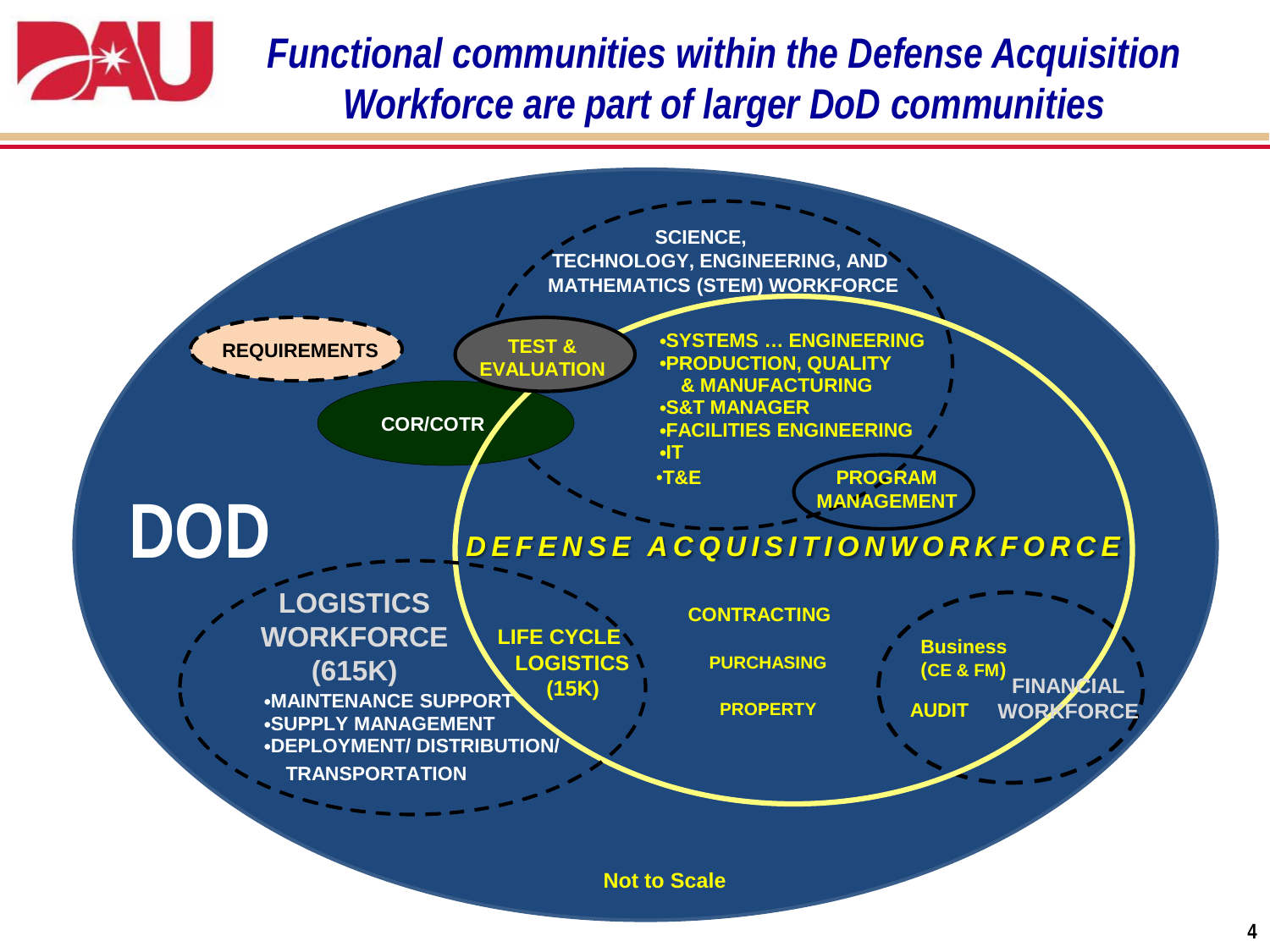

# *Defense Acquisition Workforce*

| <b>Career Fields</b>                              | <b>ARMY</b> | <b>NAVY/USMC</b> | <b>AIR FORCE</b> | <b>Defense</b><br><b>Agencies</b> | <b>FY09</b><br><b>TOTAL</b> | <b>FY08</b><br><b>Total</b> |
|---------------------------------------------------|-------------|------------------|------------------|-----------------------------------|-----------------------------|-----------------------------|
| <b>Auditing</b>                                   | $\bf{0}$    | $\bf{0}$         | $\bf{0}$         | 3,777                             | 3,777                       | 3,638                       |
| Business, Cost Est., &<br>Fin. Mgt                | 2,771       | 2,286            | 1,845            | 360                               | 7,262                       | 7,085                       |
| <b>Contracting</b>                                | 8,391       | 5,516            | 7,443            | 6,305                             | 27,655                      | 25,680                      |
| <b>Information</b><br>6/94<br>Technology          | 1,843       | 1,240            | 966              | 309                               | 4,358                       | 3,934                       |
| <b>ELife Cycle Logistics</b>                      | 7,952       | 4,784            | 1,989            | 127                               | 14,852                      | 13,361                      |
| <b>Production, Quality &amp;</b><br>Manufacturing | 1,930       | 2,064            | 389              | 4,640                             | 9,023                       | 9,138                       |
| <b>Program Management</b>                         | 3,452       | 4,598            | 4,461            | 911                               | 13,422                      | 12,871                      |
| <b>SPRDE</b>                                      | 10,412      | 18,328           | 7,248            | 1,339                             | 37,327                      | 35,017                      |
| <b>Test and Evaluation</b>                        | 2,235       | 2,833            | 3,630            | 194                               | 7,892                       | 7,420                       |
| <b>Other</b>                                      | 1,370       | 5,323            | 203              | 639                               | 7,535                       | 7,825                       |
| <b>Total</b>                                      | 40,356      | 46,972           | 27,174           | 18,601                            | 133,103                     | 125,879                     |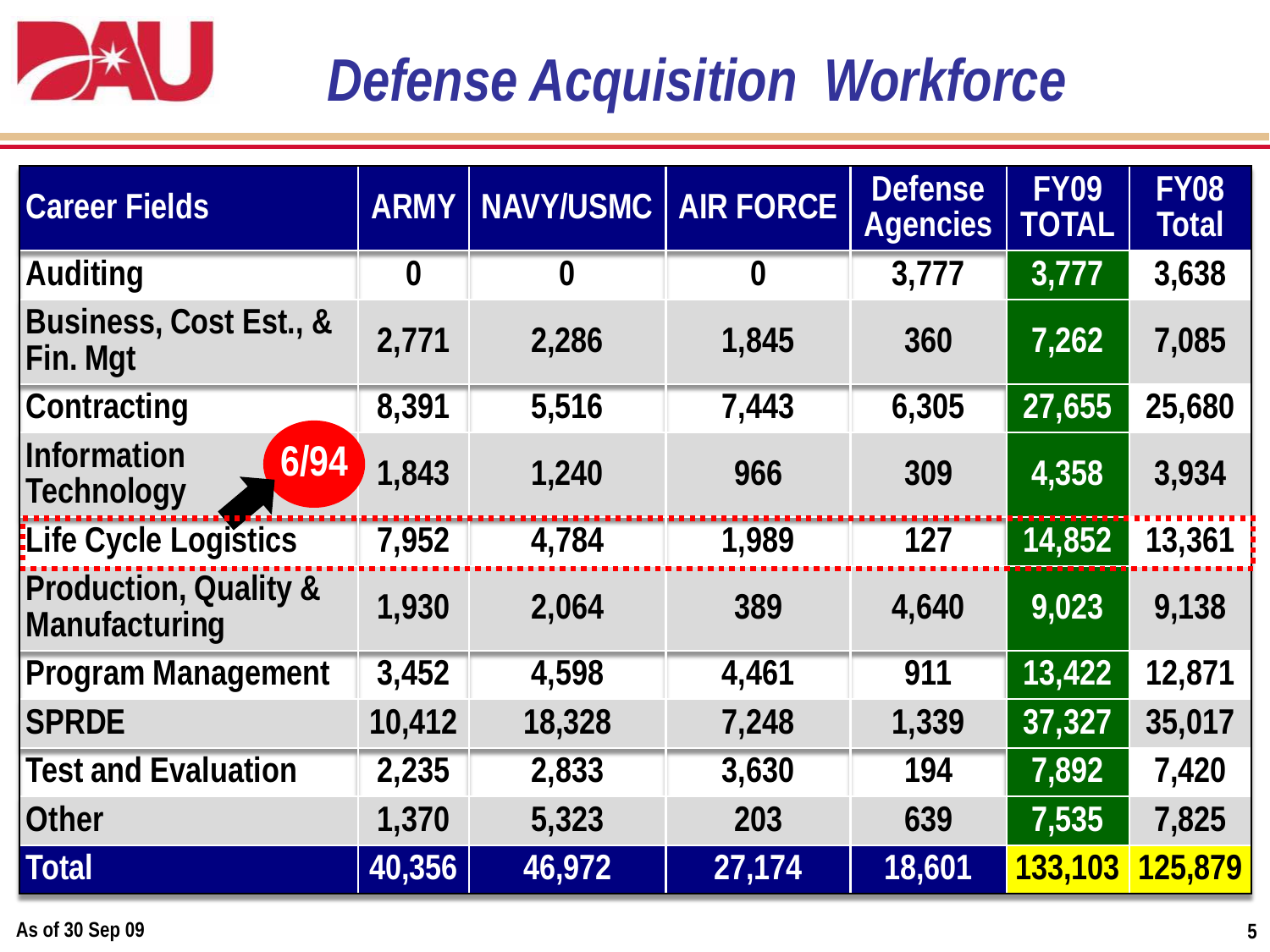

= DOD-wide

#### **Workforce Lifecycle Model - LC LOGISTICS**

**Years to Retirement Eligibility (YRE) - DAW Civilians (FY09)**



Source: AT&L HCI Generated from HCI/RAND Analysis using DMDC data; CSRS and FERS employees only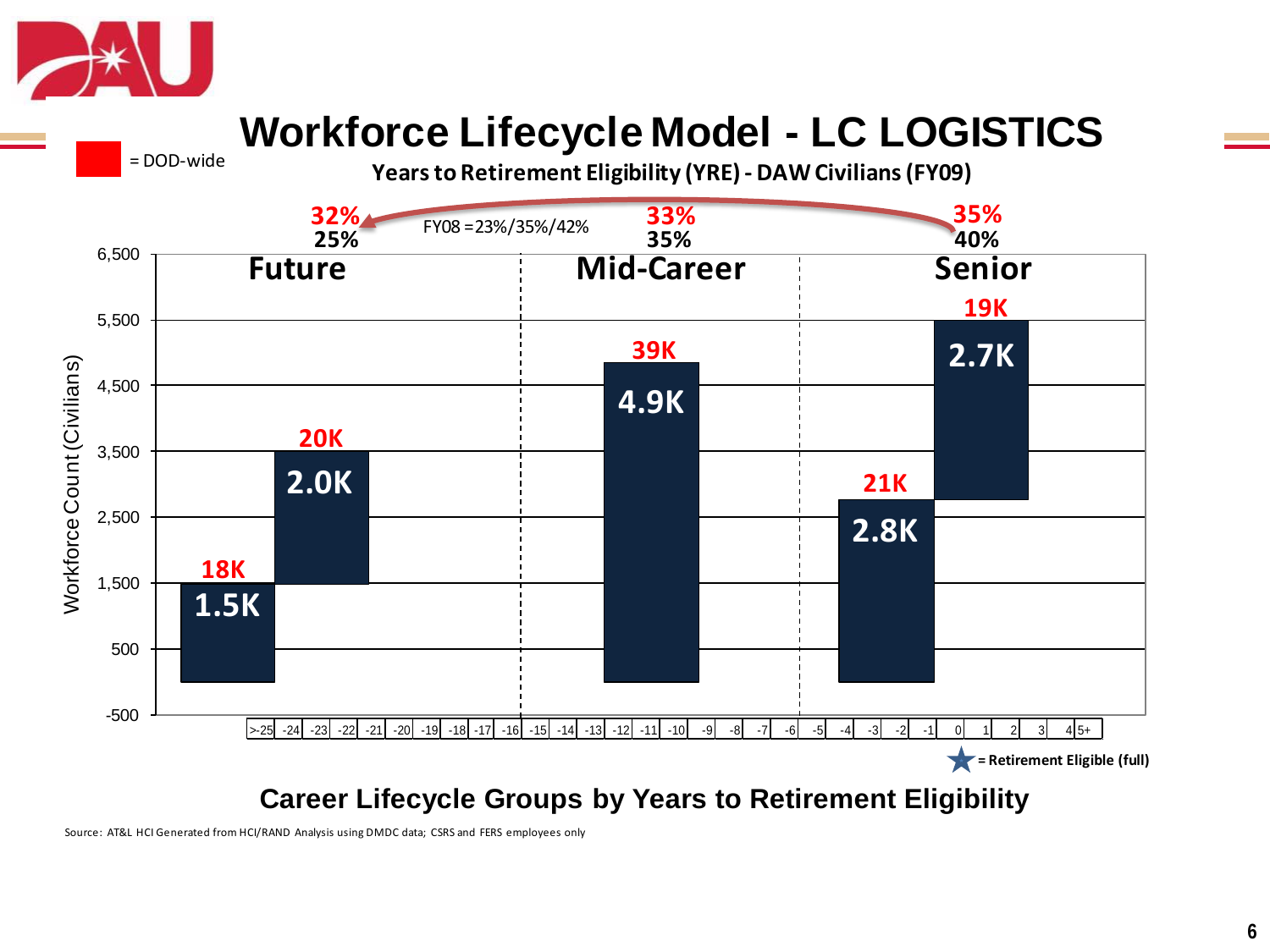# **Life Cycle Logistics Workforce FY09 Gains**



**Source: AT&L HCI generated from HCI/RAND analysis using DMDC data; analysis on civilians under FERS and CSRS.; does not include administrative gains.**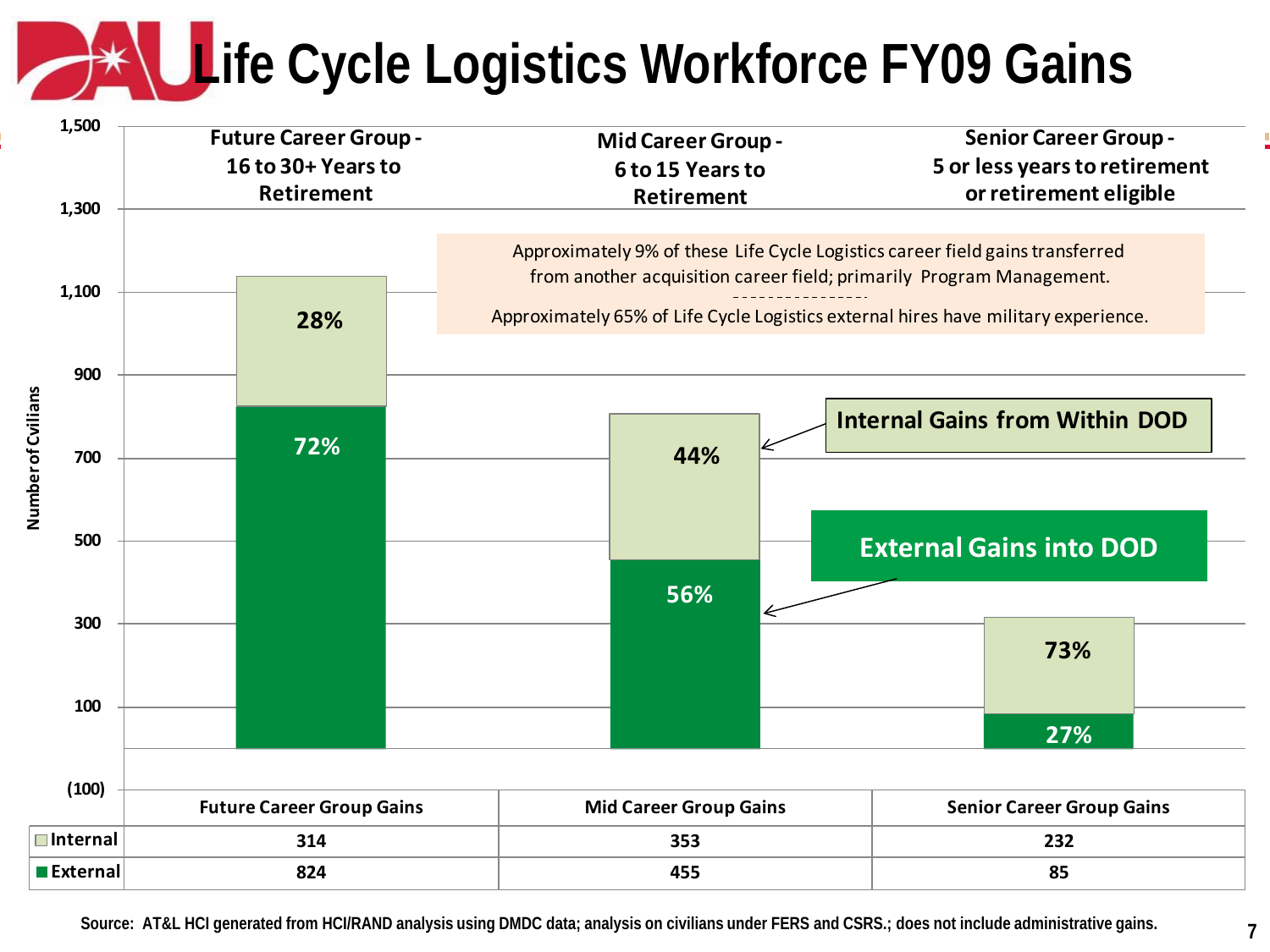## **Life Cycle Logistics Workforce FY09 Gains**



**Source: AT&L HCI generated from HCI/RAND analysis using DMDC data; analysis on civilians under FERS and CSRS.; does not include administrative losses.**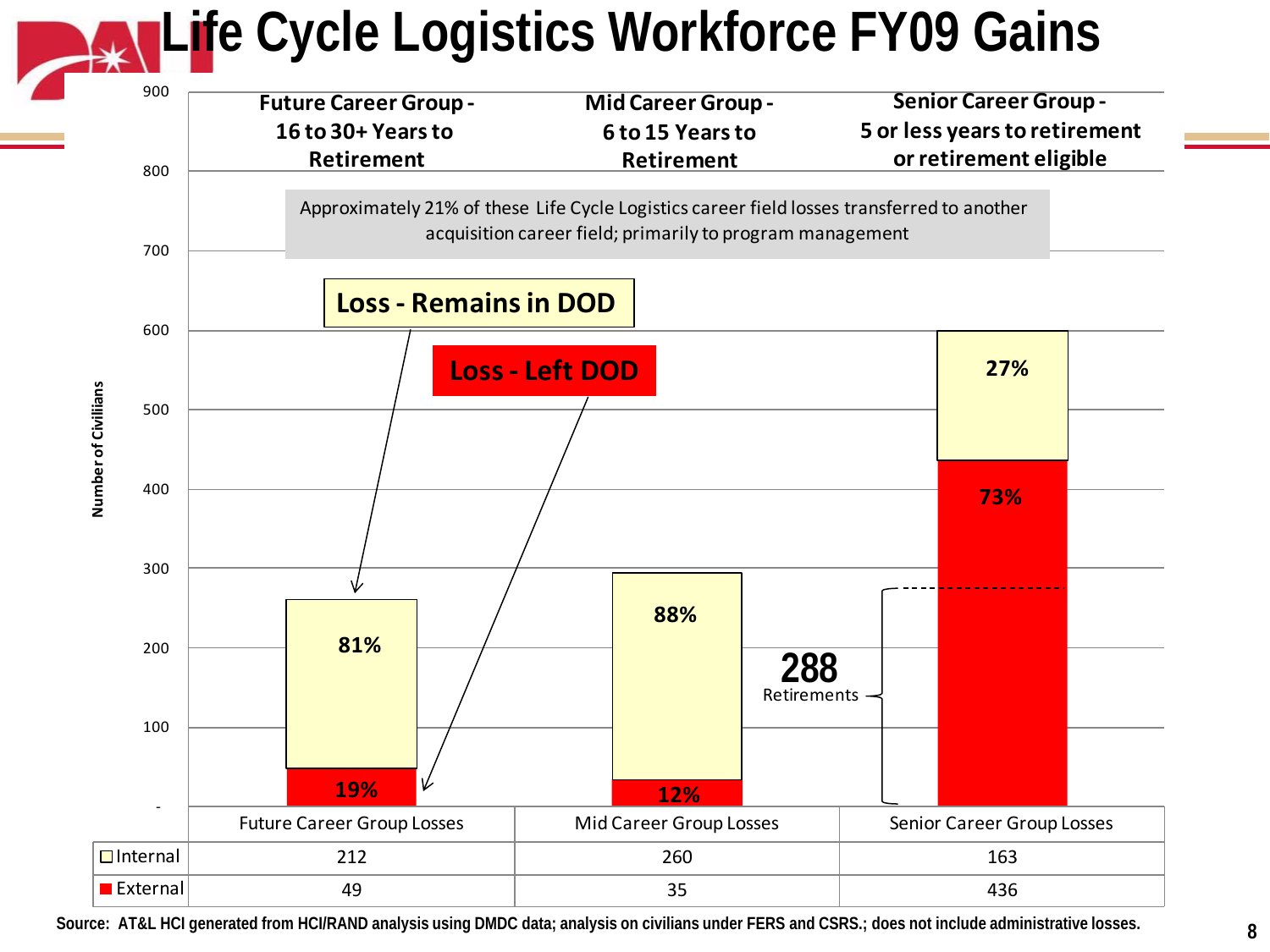#### *Total Logistics Graduates (Classroom & Web) FY01 – FY09*

| Classroom<br>Total | 1,694<br>4,722 | 1,238<br>5,215 | 1,908<br>6,191 | 1,878<br>9,120 | 3,152<br>17,375            | 3,298<br>17,627 | 3,144<br>16,875 | 3,419<br>20,127 | 4,675<br>25,239 |
|--------------------|----------------|----------------|----------------|----------------|----------------------------|-----------------|-----------------|-----------------|-----------------|
| Web                | 3,028          | 3,977          | 4,283          | 7,242          | 14,223                     | 14,329          | 13,731          | 16,708          | 20,564          |
|                    | <b>FY01</b>    | <b>FY02</b>    | <b>FY03</b>    | <b>FY04</b>    | <b>FY05</b>                | <b>FY06</b>     | <b>FY07</b>     | <b>FY08</b>     | <b>FY09</b>     |
|                    |                |                | <b>Web</b>     |                | <b>Classroom</b>           |                 |                 |                 |                 |
|                    | <b>FY01</b>    | <b>FY02</b>    | <b>FY03</b>    | <b>FY04</b>    | <b>FY05</b><br><b>FY06</b> | <b>FY07</b>     | <b>FY08</b>     | <b>FY09</b>     |                 |
| $\mathbf 0$        |                |                |                |                |                            |                 |                 |                 |                 |
| 5,000              | 36%            | 24%            | 31%            | 21%            | 18%                        | 19%             | 19%             | 17%<br>19%      |                 |
|                    | 64%            | 76%            | 69%            |                |                            |                 |                 |                 |                 |
| 10,000             |                |                |                | 79%            |                            |                 |                 |                 |                 |
| 15,000             |                |                |                |                | 82%                        | 81%             | 81%             |                 |                 |
| 20,000             |                |                |                |                |                            |                 |                 | 83%             |                 |
| 25,000             |                |                |                |                |                            |                 |                 | 81%             |                 |
| 30,000             |                |                |                |                |                            |                 |                 |                 |                 |
|                    |                |                |                |                |                            |                 |                 |                 |                 |

*More than Five-Fold Student Increase without Sacrificing Classroom Training Opportunities*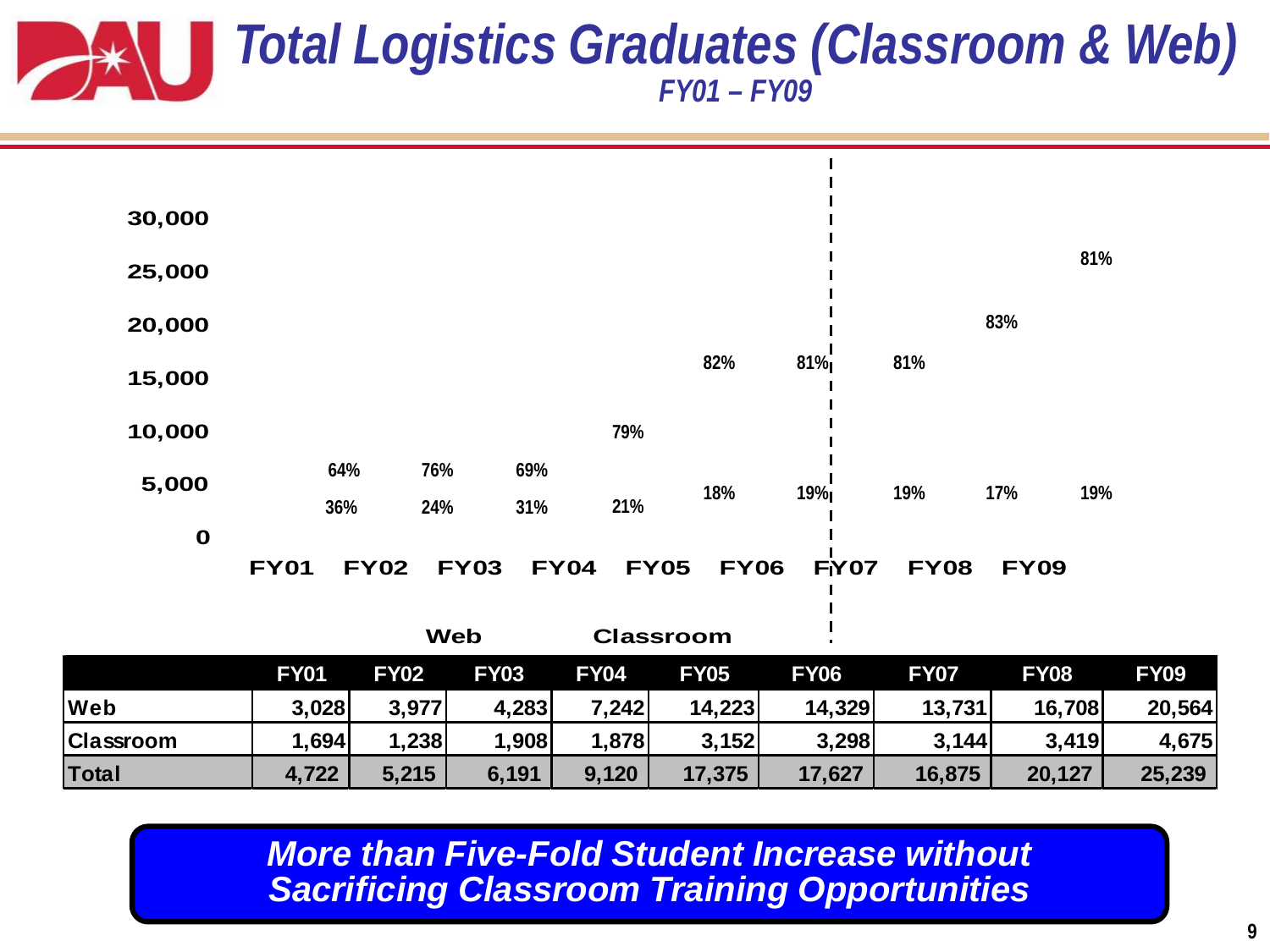#### *DAU Industry Logistics Course Graduates (1,946% Increase Since FY01)*



**LOG 236** 0 0 0 36 35 37 73 42 51 **274 LOG 304** 0 2 8 3 12 9 16 39 0 **89 LOG 350** 0 0 0 0 0 0 0 0 19 **19 Totals 169 370 436 782 1,540 2,024 2,490 2,993 3,288 14,092**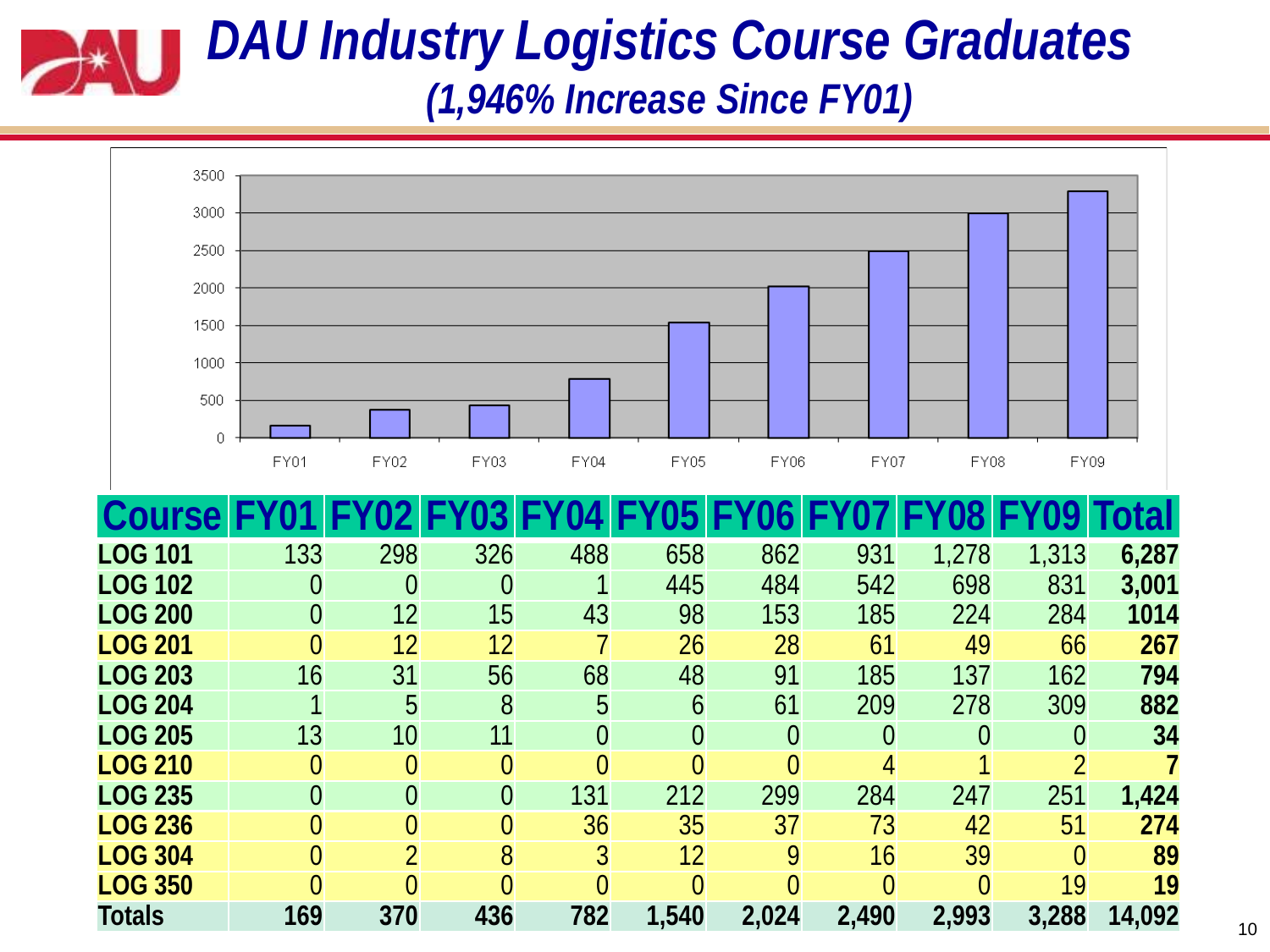#### *Life Cycle Logistics*  $\rightarrow$ *Learning Asset Delivery Quality Indicators*

|                        | FY07           |                    |                | <b>FY08</b>        | <b>FY09</b>    |                                 |  |
|------------------------|----------------|--------------------|----------------|--------------------|----------------|---------------------------------|--|
| Category               | <b>All DAU</b> | <b>LOG</b>         | <b>All DAU</b> | <b>LOG</b>         | <b>AII DAU</b> | <b>LOG</b>                      |  |
|                        |                | <b>Courses</b>     |                | Courses            |                | Courses                         |  |
| Instructor             | 6.57           | $n=2,991$<br>6.69  | 6.60           | $n=3,517$<br>6.70  | 6.63           | $n=4,334$<br>6.76               |  |
| Environment            | 6.06           | $n=2,944$<br>6.17  | 6.12           | $n=3,841$<br>6.18  | 6.16           | $n=4,278$<br>6.26               |  |
| Courseware             | 5.88           | $n=14,243$<br>5.93 | 5.90           | $n=15,527$<br>5.95 | 5.91           | $n=20,127$<br>5.99              |  |
| <b>Online Delivery</b> | 5.78           | $n=11,265$<br>5.89 | 5.83           | $n=11,276$<br>5.94 | 5.80           | $n=15,802$<br>5.92              |  |
| Learning Eff           | 5.92           | $n=14,196$<br>5.92 | 5.95           | $n=15,465$<br>5.97 | 5.95           | $n=20,033$<br>5.98              |  |
| Job Impact             | 5.80           | $n=14,247$<br>5.73 | 5.84           | $n=15,536$<br>5.76 | 5.84           | $n=20,145$<br>$\overline{5.77}$ |  |

|  |  |  | 0.00 5.24 5.25 5.59 5.60 7.00 Other |
|--|--|--|-------------------------------------|
|  |  |  | 0.00 5.24 5.25 5.99 6.00 7.00 Inst  |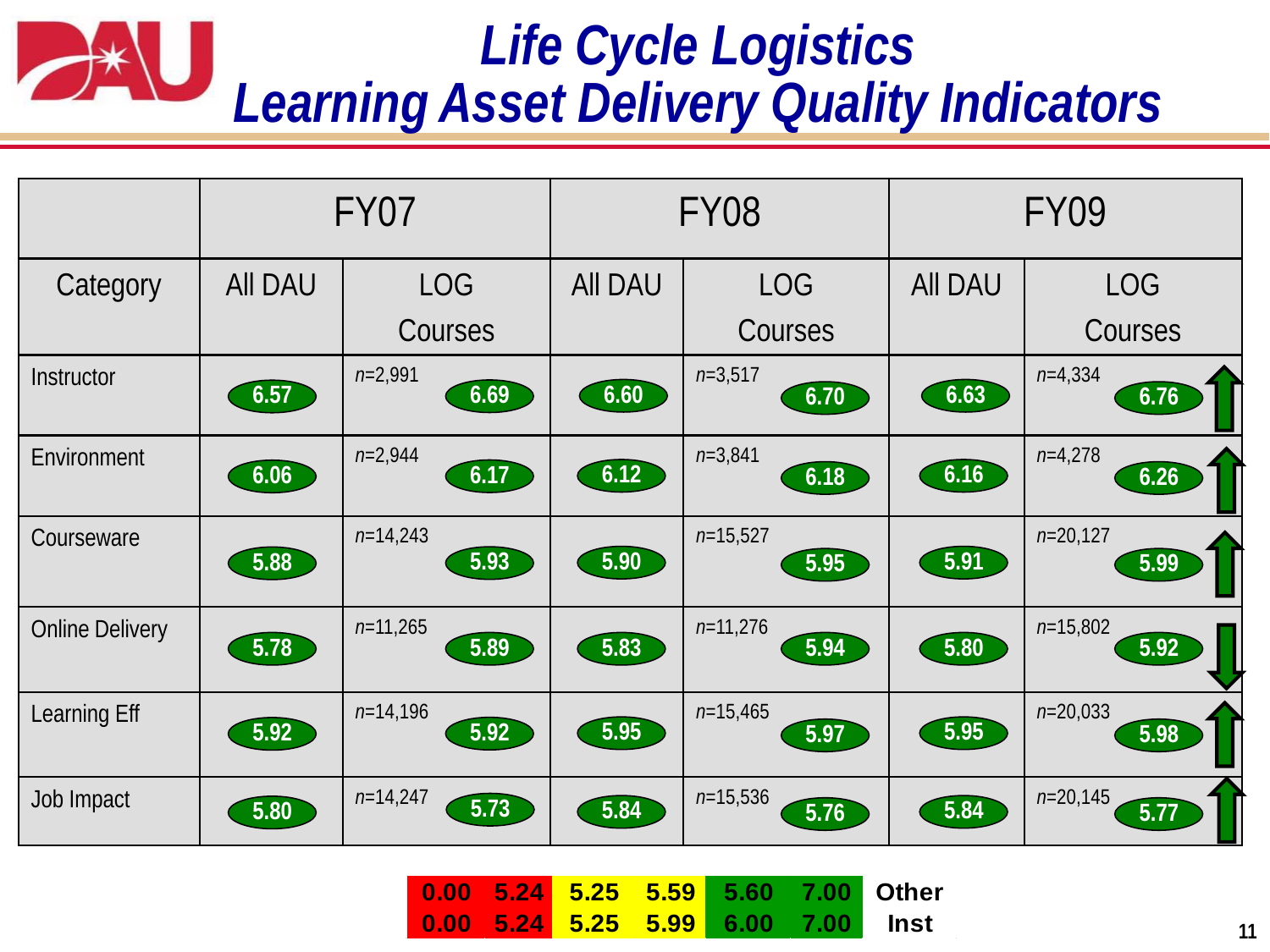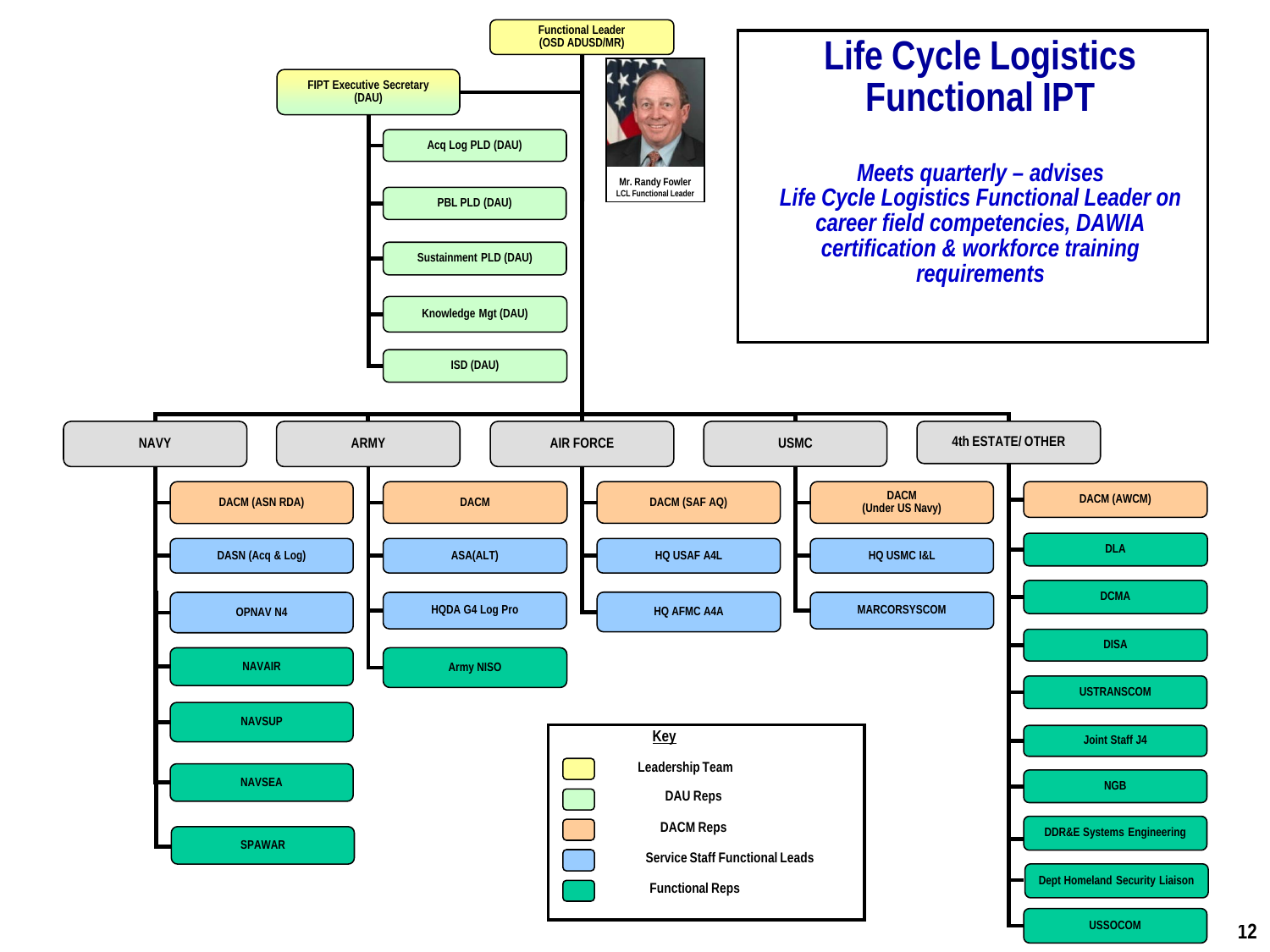# *Shaping the Future Enterprise Logistician*

- **Emphasis on "fully qualified"**
- **Diversified experience to achieve acquisition success – The Enterprise Logistician**
- **DAU committed to improving caliber of both civilian AND military Defense Acquisition Workforce members**
- **Crucial balance between recruitment & training**
	- **"Adding 10,000 people each with one year's experience is different than adding 500 people with 20 years' experience" --** *Norm Augustine, 25 Feb 10*
- **Life Cycle Logistics workforce expanding**
	- **FY05-09 +2,360 (19%); FY08-09 +1,500 (11%); by FY15 20,000?**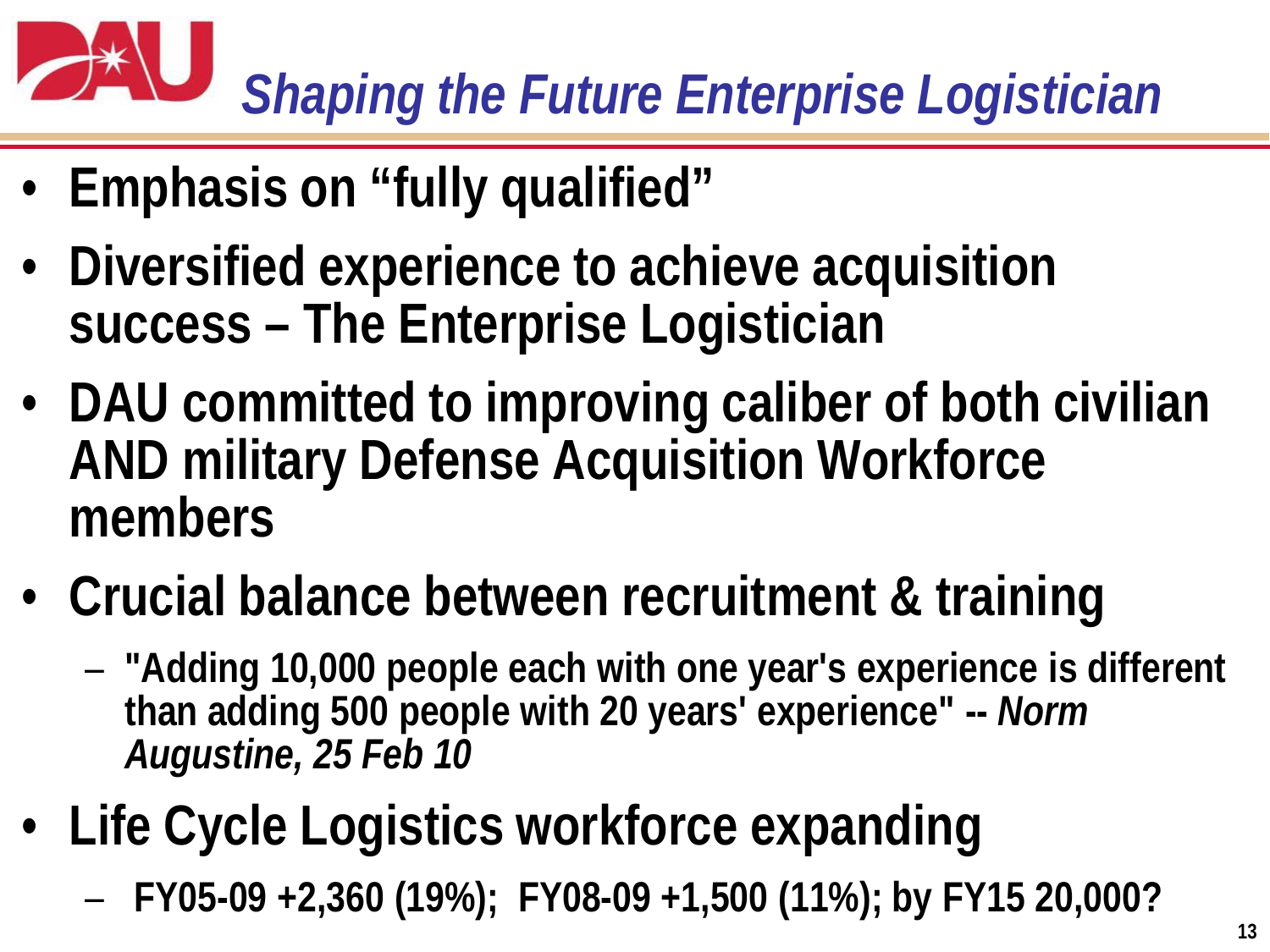#### *Shaping the Future Enterprise Logistician*  $\rightarrow \infty$ *Aggressive Life Cycle Logistics Roadmap (FY10-13)*

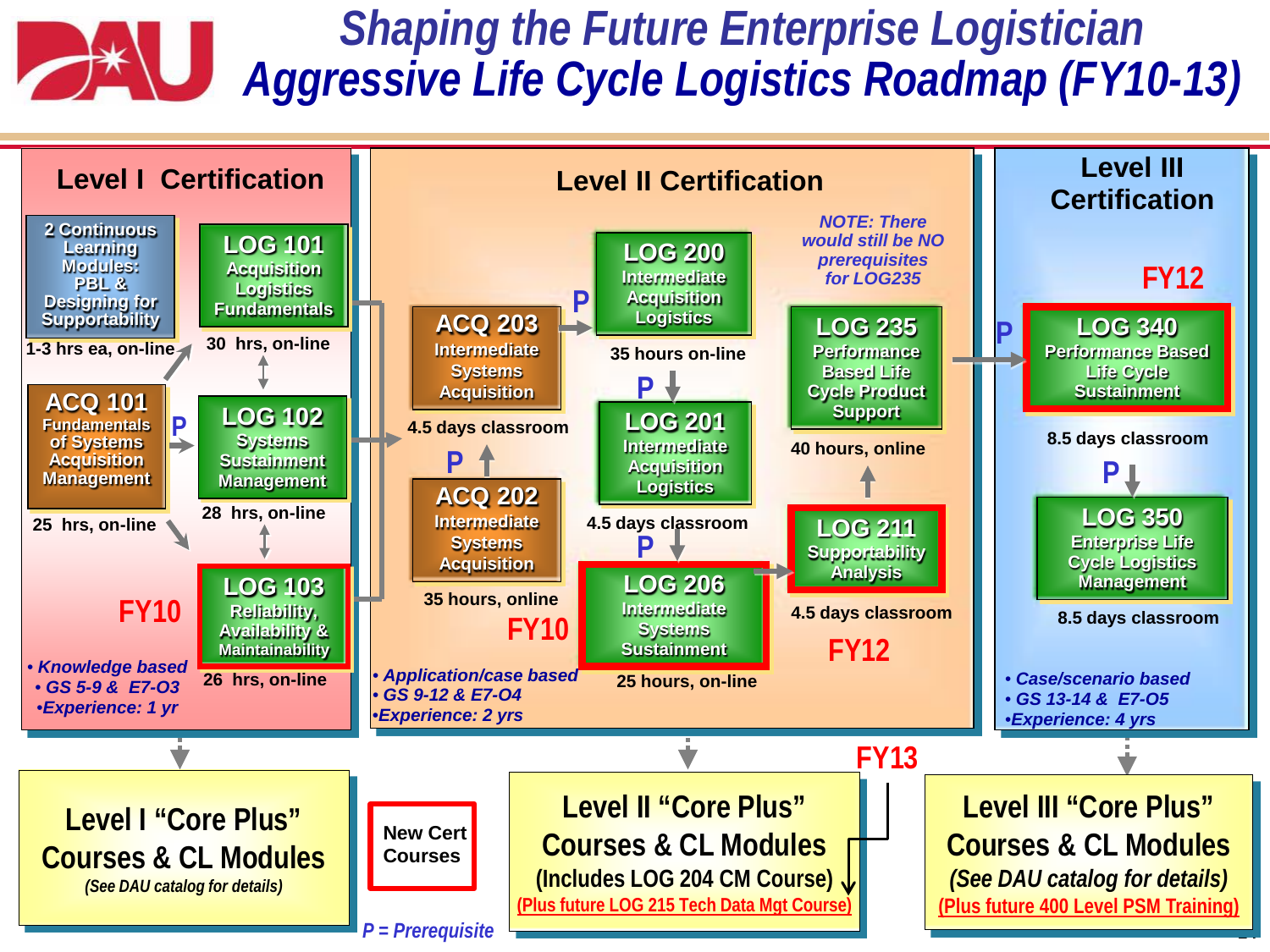

- **Professional development of executive level, strategicthinking logisticians who can function successfully across DoD enterprise**
	- **Focus on supporting warfighter & achieving best value life cycle systems readiness**
	- **Logistics is NOT a PM's "only discretionary account" -- cannot simply "worry about sustainment later"**
	- **DoD needs "Enterprise Logisticians" with broadly diverse understanding**
		- **across the DoD logistics domain of maintenance, supply, transportation/ distribution, life cycle logistics, AND**
		- **Across the DoD acquisition domain of life cycle logistics, program management, systems engineering, business, and others**
- **DAU leverages Performance Learning Model (PLM) to raise the professional development bar for the Life Cycle Logistician**